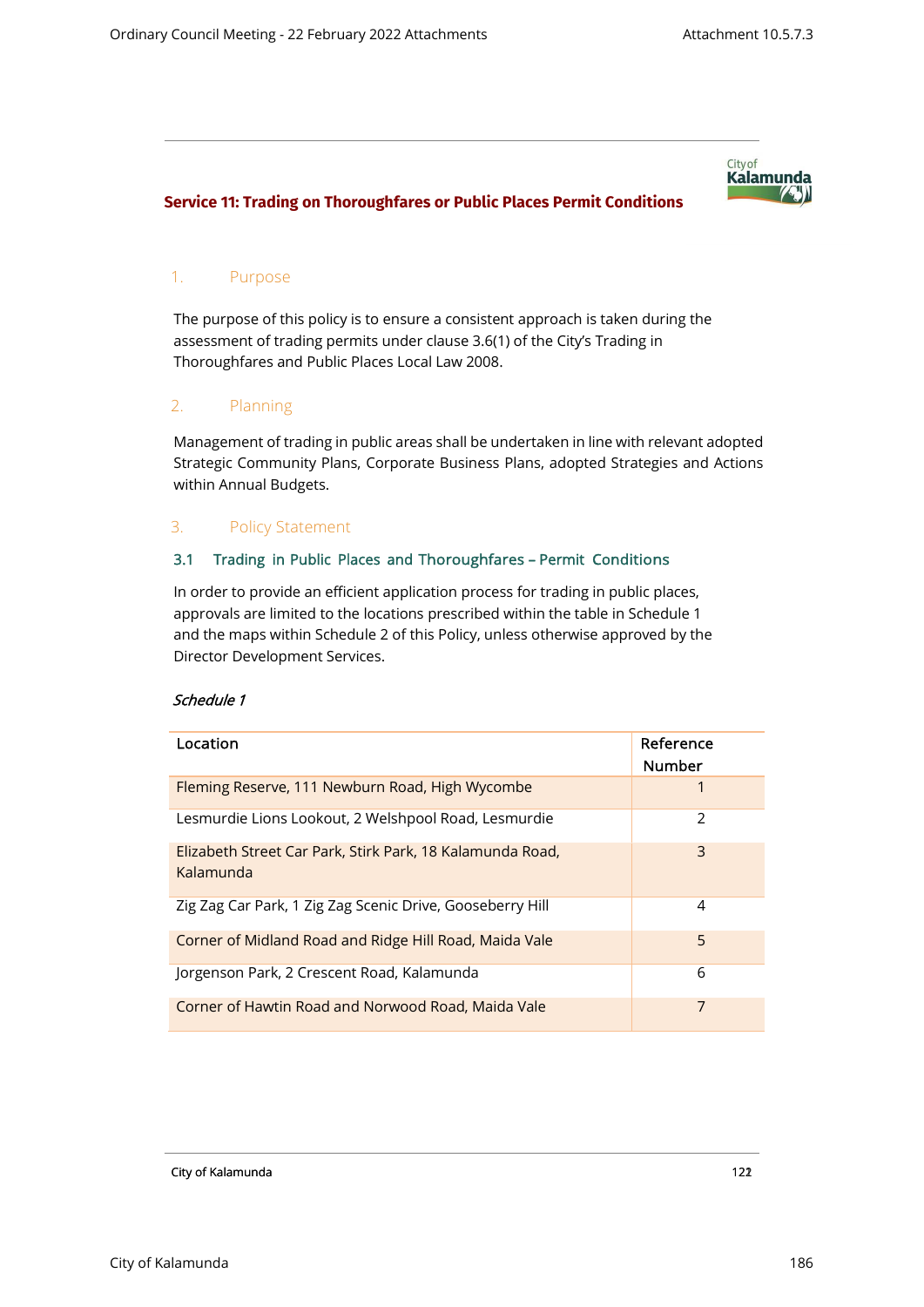

# Schedule 2

Location 1



Location 2

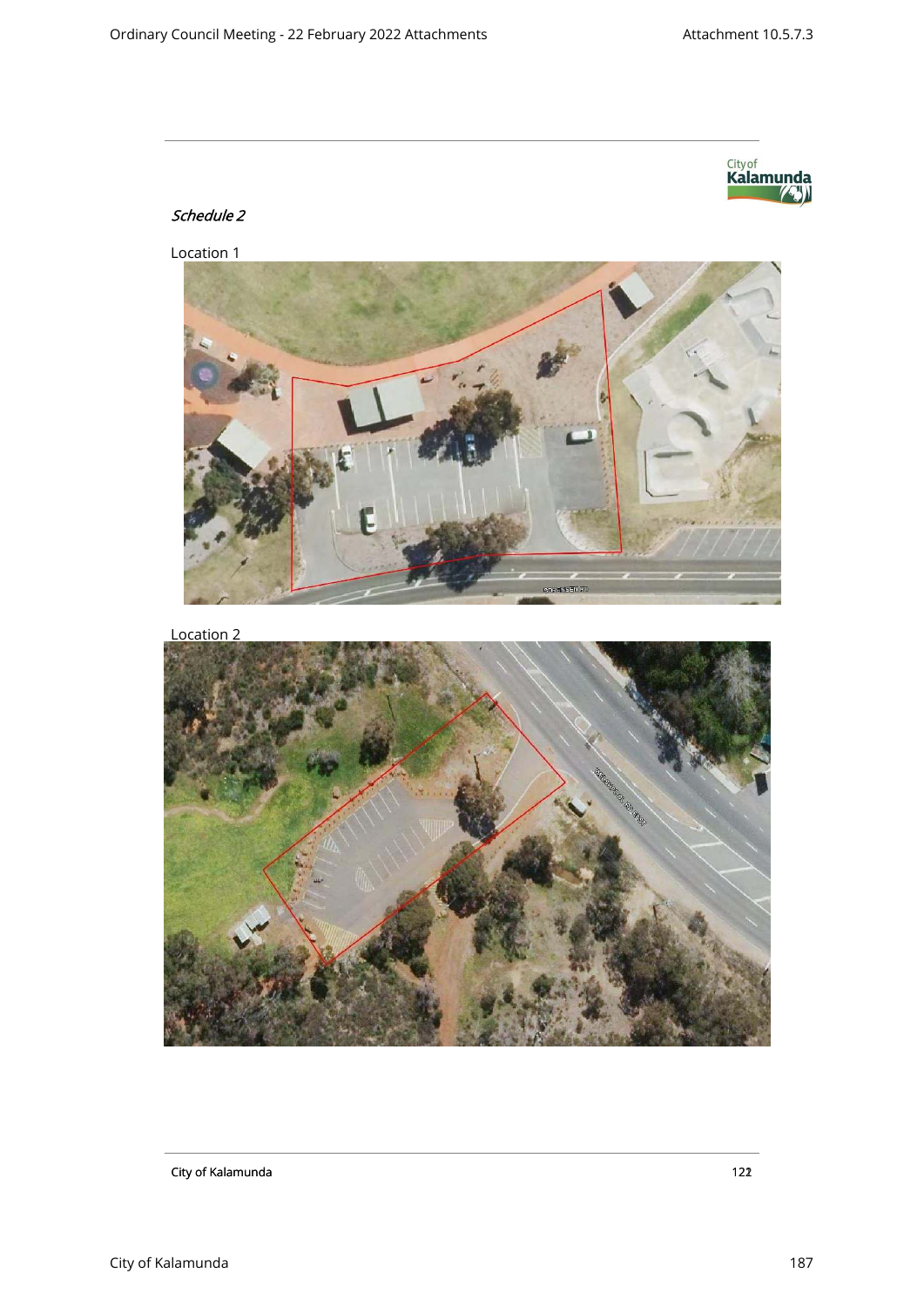

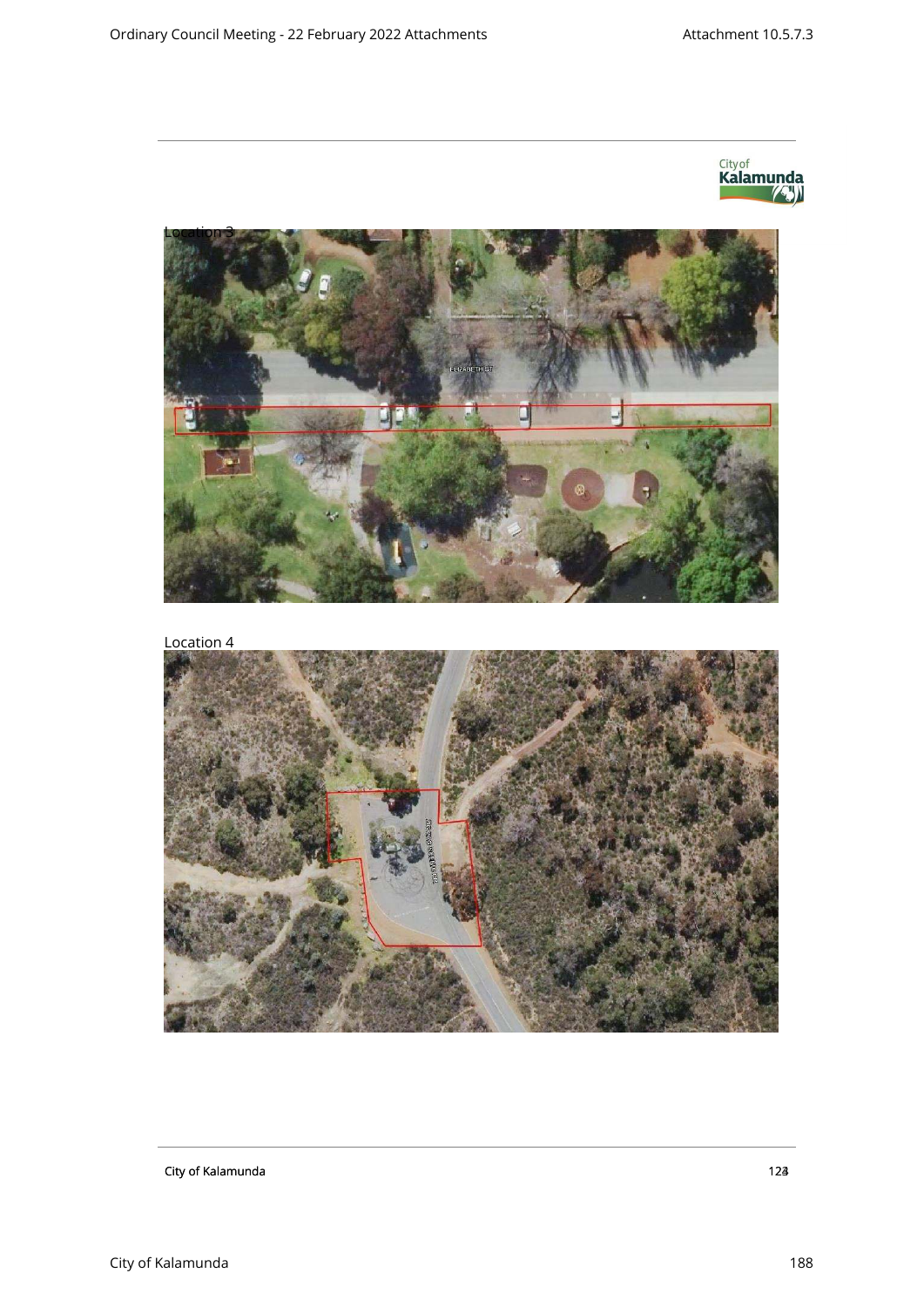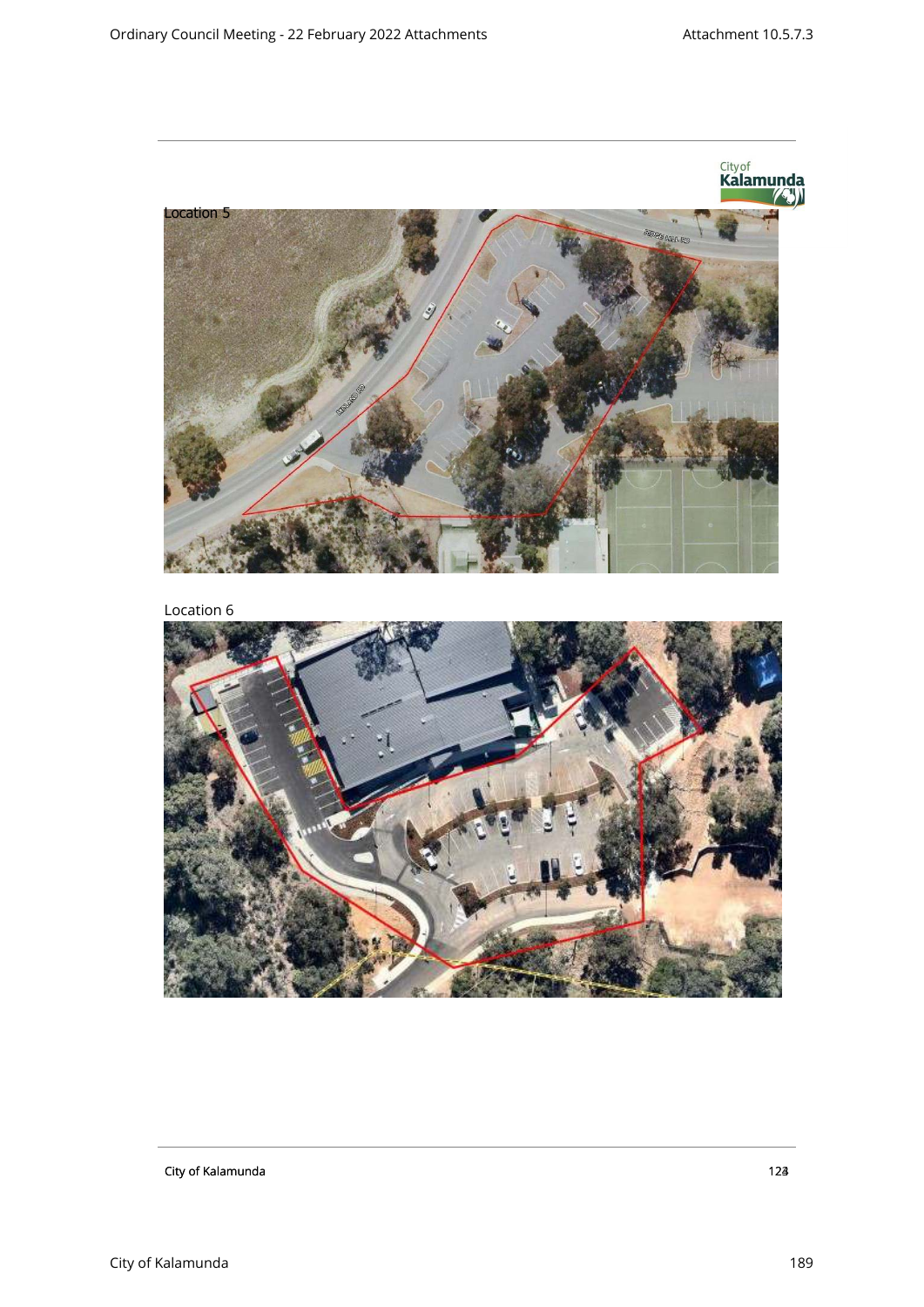

#### 4. Detail

The number of applications received by the City to trade in public places has been increasing. The processing of these applications requires several approvals from different departments. The additional referrals slow down processing time for applicants and increase the cost of determining an application. The purpose of this policy is to 'preapprove' locations to guide applicants on where is suitable to trade and to streamline the application process. Further to this it also assists with space activation by guiding prospective traders to areas that need activation.

# 5. Community Consultation

This policy is internally focused to assist the City in assessing and approving trading applications received. The City considered the impacts to the community when identifying the designated trading areas and further considers the impact to the community when assessing applications.

## 6. Governance

This policy is to assist with determining trading applications received under the Citys Trading on Thoroughfares and Public Places Local Law 2008, all actions taken are to be in accordance with this local law.